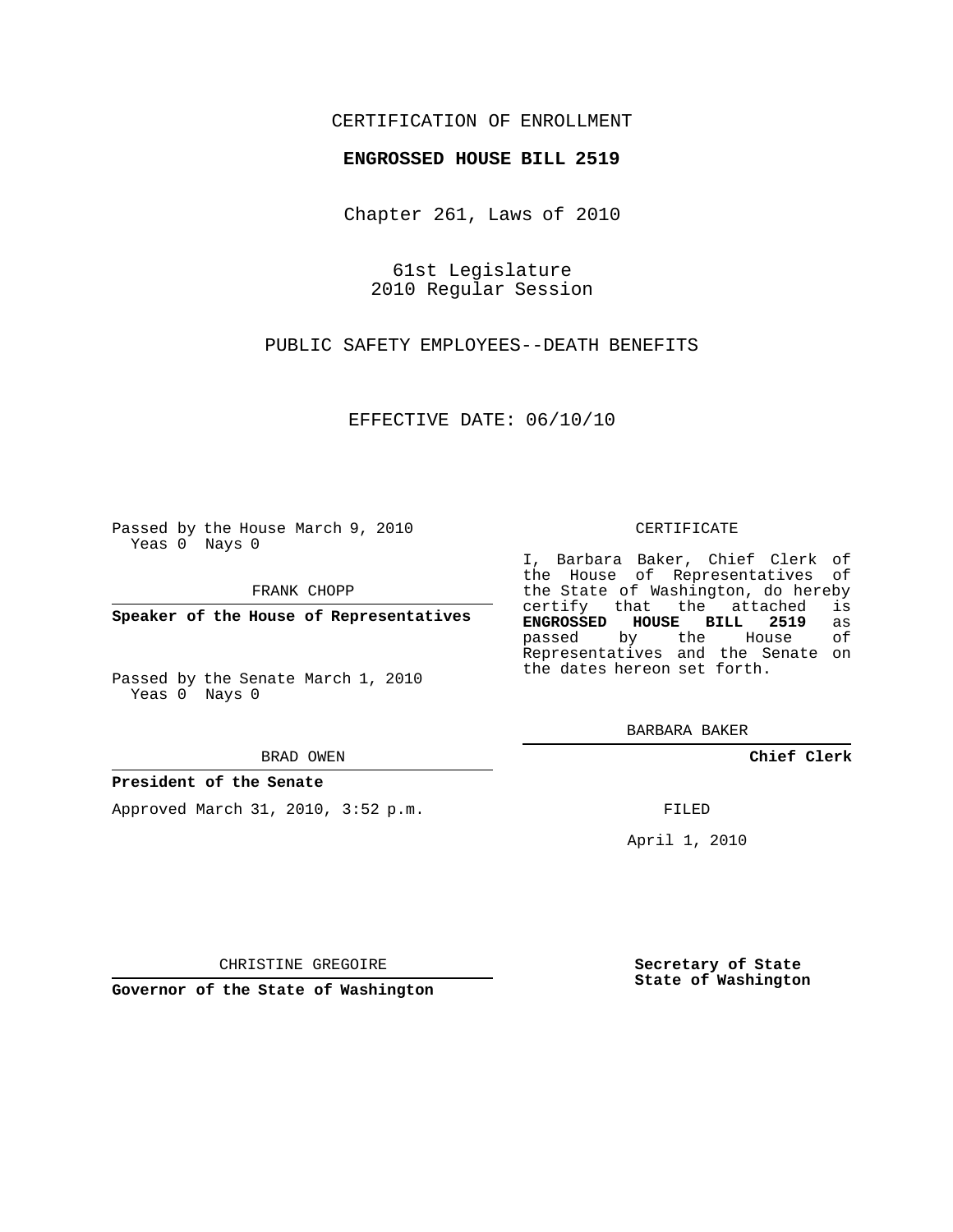# **ENGROSSED HOUSE BILL 2519** \_\_\_\_\_\_\_\_\_\_\_\_\_\_\_\_\_\_\_\_\_\_\_\_\_\_\_\_\_\_\_\_\_\_\_\_\_\_\_\_\_\_\_\_\_

\_\_\_\_\_\_\_\_\_\_\_\_\_\_\_\_\_\_\_\_\_\_\_\_\_\_\_\_\_\_\_\_\_\_\_\_\_\_\_\_\_\_\_\_\_

### AS AMENDED BY THE SENATE

Passed Legislature - 2010 Regular Session

## **State of Washington 61st Legislature 2010 Regular Session**

**By** Representatives Green, Hope, Ericks, Maxwell, Sullivan, Upthegrove, Carlyle, Conway, Simpson, Van De Wege, Kenney, Morrell, Hurst, Campbell, and Kelley; by request of LEOFF Plan 2 Retirement Board

Prefiled 01/04/10. Read first time 01/11/10. Referred to Committee on Ways & Means.

 AN ACT Relating to duty-related death benefits for public safety employees; amending RCW 41.26.048, 51.32.050, 28B.15.380, 28B.15.520, and 43.43.285; reenacting and amending RCW 41.26.510 and 43.43.295; and creating new sections.

BE IT ENACTED BY THE LEGISLATURE OF THE STATE OF WASHINGTON:

 **Sec. 1.** RCW 41.26.510 and 2009 c 523 s 7 and 2009 c 226 s 2 are each reenacted and amended to read as follows:

 (1) Except as provided in RCW 11.07.010, if a member or a vested member who has not completed at least ten years of service dies, the amount of the accumulated contributions standing to such member's credit in the retirement system at the time of such member's death, less any amount identified as owing to an obligee upon withdrawal of accumulated contributions pursuant to a court order filed under RCW 41.50.670, shall be paid to the member's estate, or such person or persons, trust, or organization as the member shall have nominated by written designation duly executed and filed with the department. If there be no such designated person or persons still living at the time of the member's death, such member's accumulated contributions standing to such member's credit in the retirement system, less any amount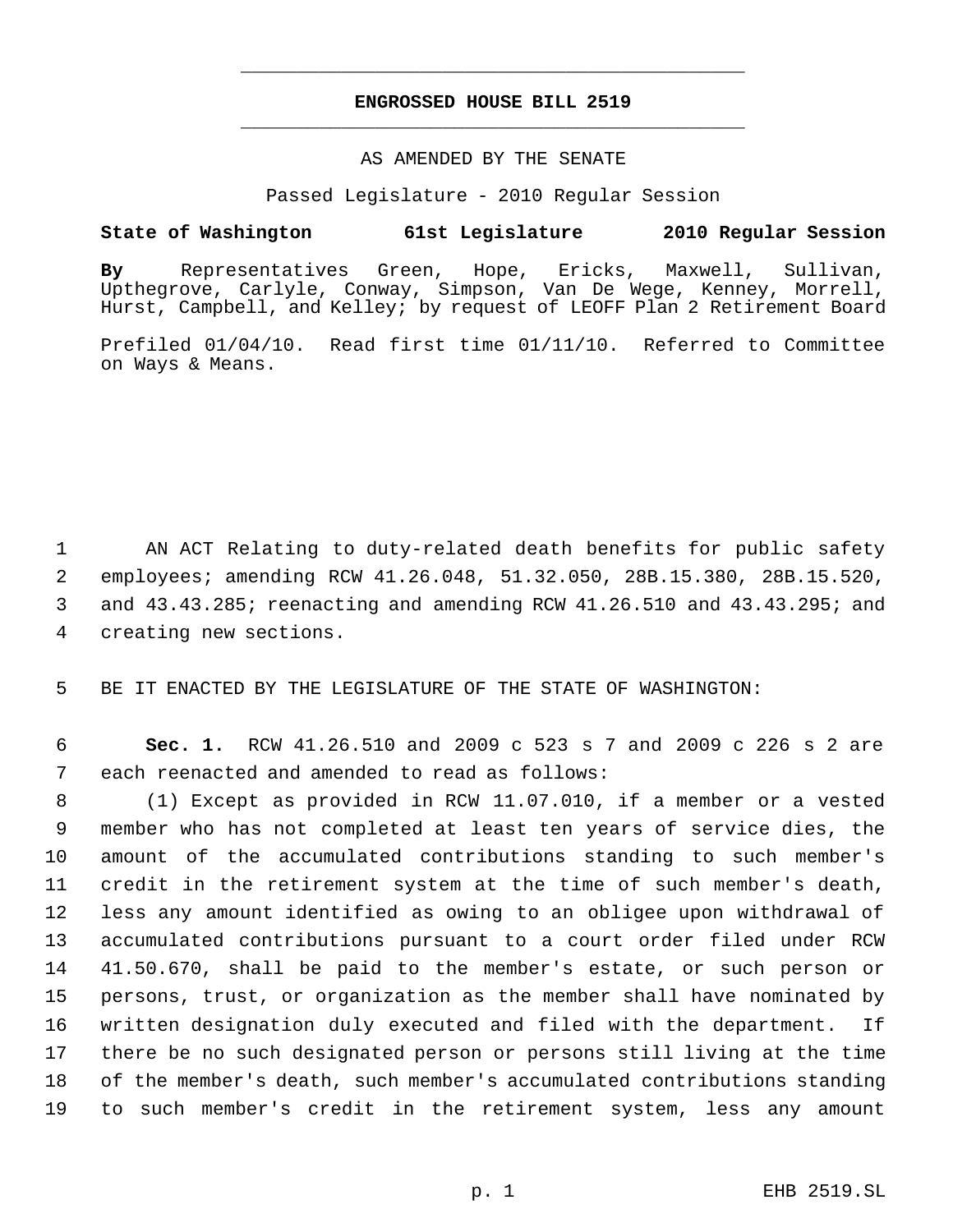identified as owing to an obligee upon withdrawal of accumulated contributions pursuant to a court order filed under RCW 41.50.670, shall be paid to the member's surviving spouse or domestic partner as if in fact such spouse or domestic partner had been nominated by written designation, or if there be no such surviving spouse or domestic partner, then to such member's legal representatives.

7 (2) ( $(\pm \text{f})$ ) Except as provided in subsection (4) of this section, if 8 a member who is killed in the course of employment or a member who is eligible for retirement or a member who has completed at least ten years of service dies, the surviving spouse, domestic partner, or eligible child or children shall elect to receive either:

 (a) A retirement allowance computed as provided for in RCW 41.26.430, actuarially reduced by the amount of any lump sum benefit identified as owing to an obligee upon withdrawal of accumulated contributions pursuant to a court order filed under RCW 41.50.670 and actuarially adjusted to reflect a joint and one hundred percent survivor option under RCW 41.26.460 and if the member was not eligible for normal retirement at the date of death a further reduction as described in RCW 41.26.430; if a surviving spouse or domestic partner who is receiving a retirement allowance dies leaving a child or children of the member under the age of majority, then such child or children shall continue to receive an allowance in an amount equal to that which was being received by the surviving spouse or domestic partner, share and share alike, until such child or children reach the age of majority; if there is no surviving spouse or domestic partner eligible to receive an allowance at the time of the member's death, such member's child or children under the age of majority shall receive an allowance share and share alike calculated as herein provided making the assumption that the ages of the spouse or domestic partner and member were equal at the time of the member's death; or

 (b)(i) The member's accumulated contributions, less any amount identified as owing to an obligee upon withdrawal of accumulated contributions pursuant to a court order filed under RCW 41.50.670; or

 (ii) If the member dies on or after July 25, 1993, one hundred fifty percent of the member's accumulated contributions, less any amount identified as owing to an obligee upon withdrawal of accumulated contributions pursuant to a court order filed under RCW 41.50.670. Any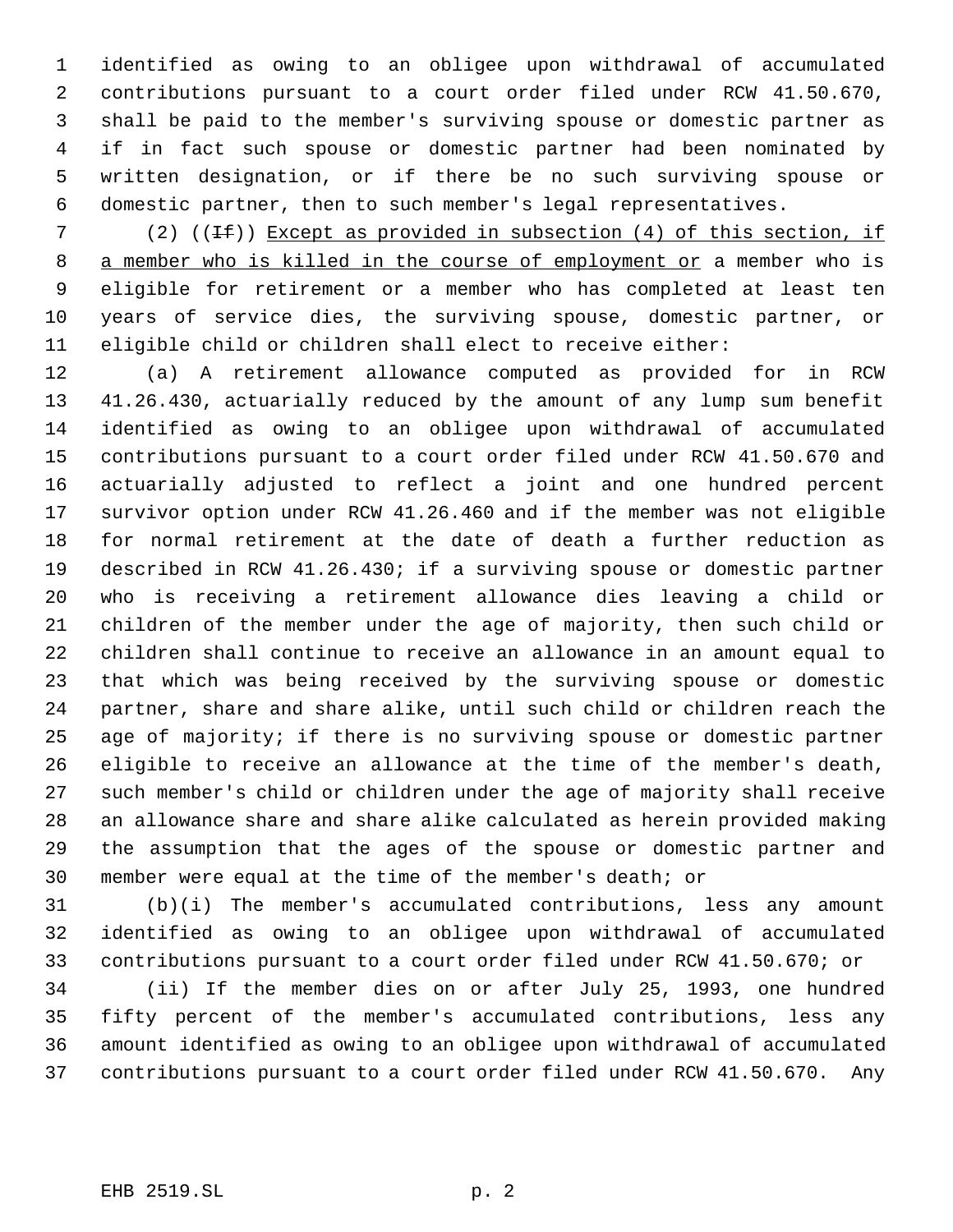accumulated contributions attributable to restorations made under RCW 41.50.165(2) shall be refunded at one hundred percent.

 (3) If a member who is eligible for retirement or a member who has completed at least ten years of service dies after October 1, 1977, and is not survived by a spouse, domestic partner, or an eligible child, then the accumulated contributions standing to the member's credit, less any amount identified as owing to an obligee upon withdrawal of accumulated contributions pursuant to a court order filed under RCW 41.50.670, shall be paid:

 (a) To an estate, a person or persons, trust, or organization as the member shall have nominated by written designation duly executed and filed with the department; or

 (b) If there is no such designated person or persons still living at the time of the member's death, then to the member's legal representatives.

 (4) The retirement allowance of a member who is killed in the course of employment, as determined by the director of the department of labor and industries, or the retirement allowance of a member who has left the employ of an employer due to service in the national guard or military reserves and dies while honorably serving in the national guard or military reserves during a period of war as defined in RCW 22 41.04.005, is not subject to an actuarial reduction for early 23 retirement as provided in RCW 41.26.430 or an actuarial reduction to 24 reflect a joint and one hundred percent survivor option under RCW 25 41.26.460. The member's retirement allowance is computed under RCW 26 41.26.420, except that the member shall be entitled to a minimum 27 retirement allowance equal to ten percent of such member's final 28 average salary. The member shall additionally receive a retirement allowance equal to two percent of such member's average final salary 30 for each year of service beyond five.

 (5) The retirement allowance paid to the spouse or domestic partner and dependent children of a member who is killed in the course of 33 employment, as set forth in RCW  $41.05.011((+14))$   $(16)$ , shall include reimbursement for any payments of premium rates to the Washington state health care authority pursuant to RCW 41.05.080.

 **Sec. 2.** RCW 41.26.048 and 2009 c 523 s 4 are each amended to read as follows: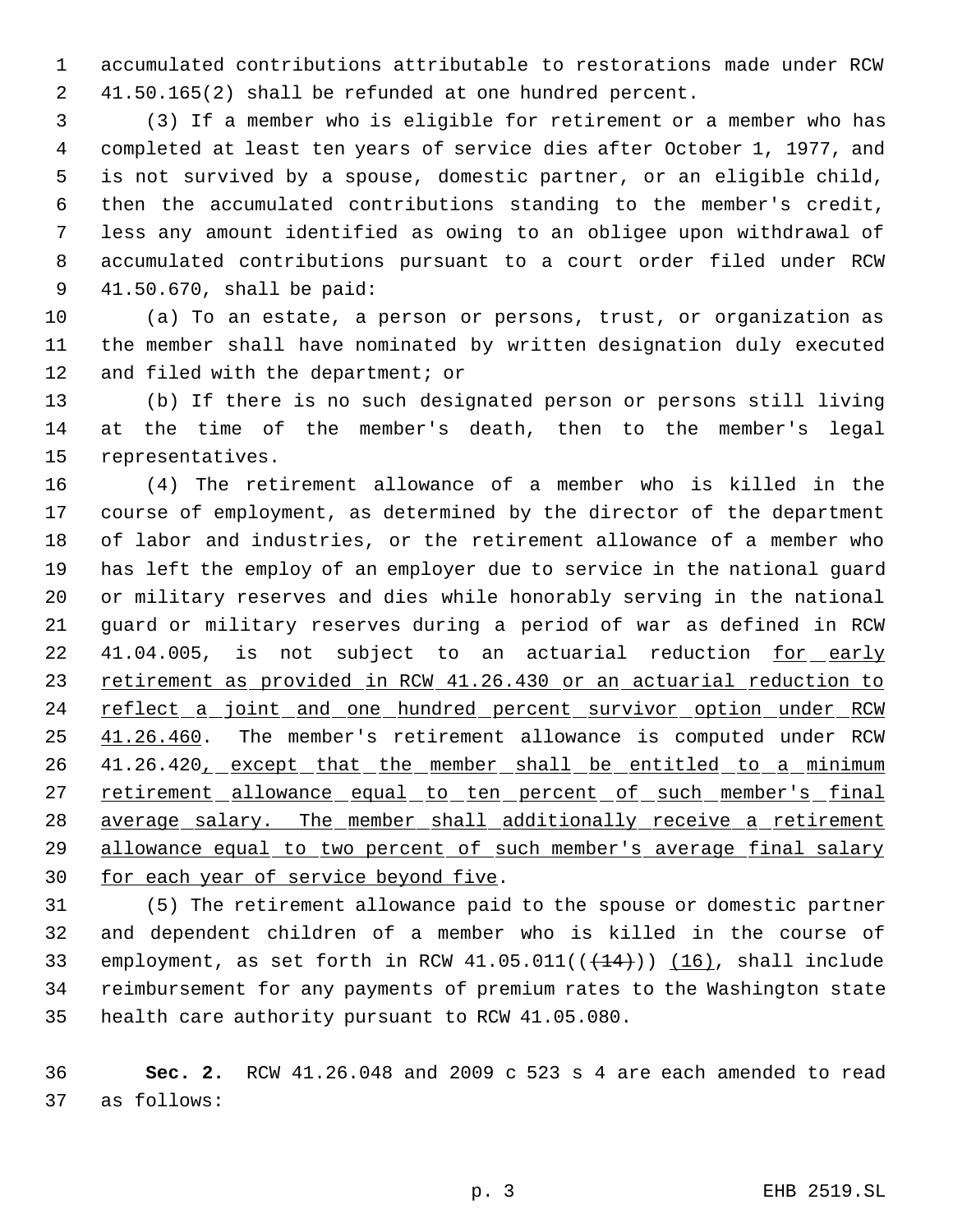(1) A ((one hundred fifty)) two hundred fourteen thousand dollar death benefit shall be paid to the member's estate, or such person or persons, trust or organization as the member shall have nominated by written designation duly executed and filed with the department. If there be no such designated person or persons still living at the time of the member's death, such member's death benefit shall be paid to the member's surviving spouse or domestic partner as if in fact such spouse or domestic partner had been nominated by written designation, or if there be no such surviving spouse or domestic partner, then to such member's legal representatives.

 (2) The benefit under this section shall be paid only when death occurs: (a) As a result of injuries sustained in the course of employment; or (b) as a result of an occupational disease or infection that arises naturally and proximately out of employment covered under this chapter. The determination of eligibility for the benefit shall be made consistent with Title 51 RCW by the department of labor and industries. The department of labor and industries shall notify the department of retirement systems by order under RCW 51.52.050.

19 (3)(a) Beginning July 1, 2010, and every year thereafter, the department shall determine the following information:

 (i) The index for the 2008 calendar year, to be known as "index A;" (ii) The index for the calendar year prior to the date of determination, to be known as "index B;" and

(iii) The ratio obtained when index B is divided by index A.

 (b) The value of the ratio obtained shall be the annual adjustment to the original death benefit and shall be applied beginning every July 27 1st. In no event, however, shall the annual adjustment:

 (i) Produce a benefit which is lower than two hundred fourteen thousand dollars;

(ii) Exceed three percent in the initial annual adjustment; or

 (iii) Differ from the previous year's annual adjustment by more than three percent.

 (c) For the purposes of this section, "index" means, for any 34 calendar year, that year's average consumer price index -- Seattle, Washington area for urban wage earners and clerical workers, all items, compiled by the bureau of labor statistics, United States department of

labor.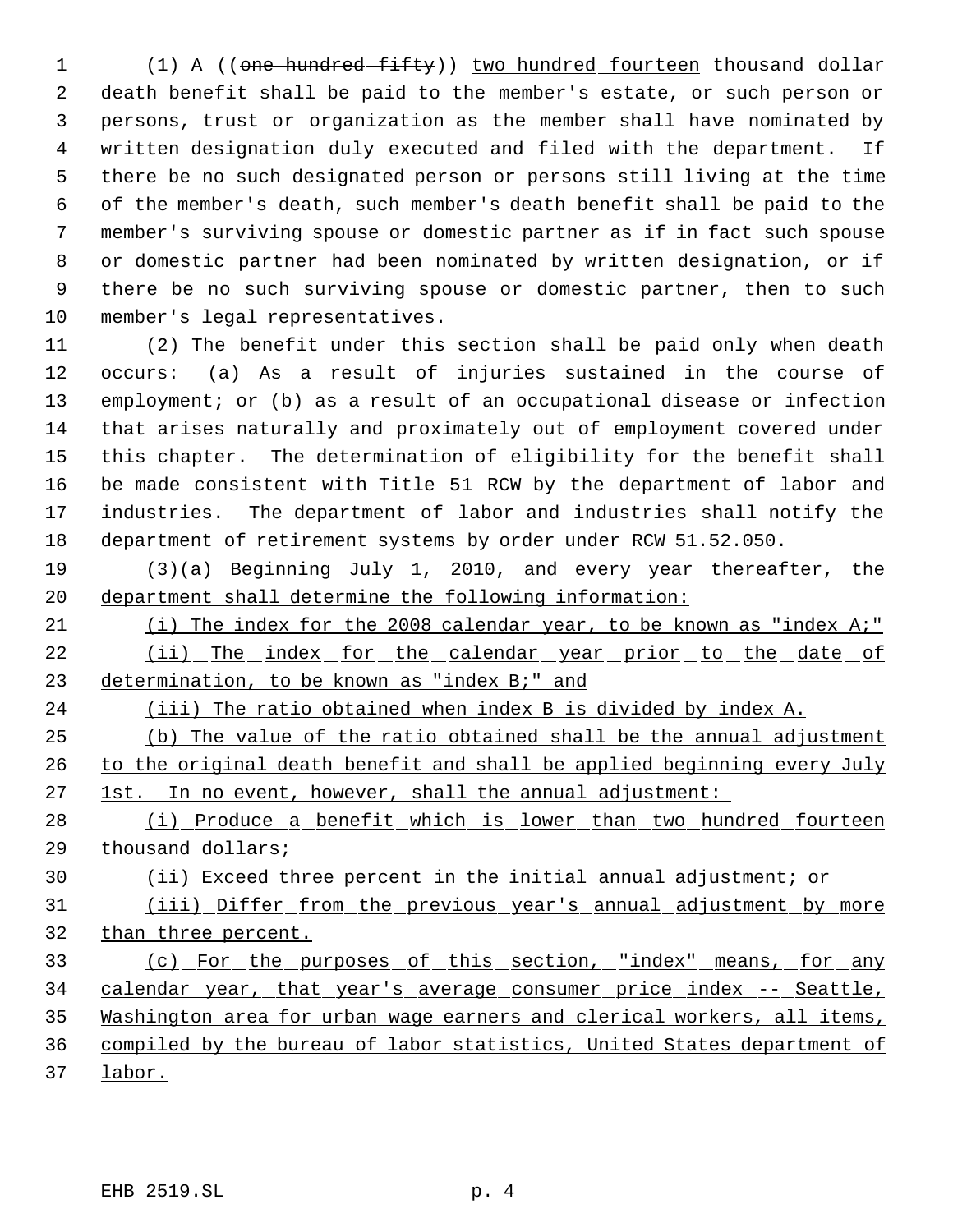**Sec. 3.** RCW 51.32.050 and 2007 c 284 s 1 are each amended to read as follows:

 (1) Where death results from the injury the expenses of burial not to exceed two hundred percent of the average monthly wage in the state as defined in RCW 51.08.018 shall be paid.

 (2)(a) Where death results from the injury, a surviving spouse of a deceased worker eligible for benefits under this title shall receive monthly for life or until remarriage payments according to the following schedule:

 (i) If there are no children of the deceased worker, sixty percent of the wages of the deceased worker;

 (ii) If there is one child of the deceased worker and in the legal custody of such spouse, sixty-two percent of the wages of the deceased worker;

 (iii) If there are two children of the deceased worker and in the legal custody of such spouse, sixty-four percent of the wages of the deceased worker;

 (iv) If there are three children of the deceased worker and in the legal custody of such spouse, sixty-six percent of the wages of the deceased worker;

 (v) If there are four children of the deceased worker and in the legal custody of such spouse, sixty-eight percent of the wages of the deceased worker; or

 (vi) If there are five or more children of the deceased worker and in the legal custody of such spouse, seventy percent of the wages of the deceased worker.

 (b) Where the surviving spouse does not have legal custody of any child or children of the deceased worker or where after the death of the worker legal custody of such child or children passes from such surviving spouse to another, any payment on account of such child or children not in the legal custody of the surviving spouse shall be made to the person or persons having legal custody of such child or children. The amount of such payments shall be five percent of the monthly benefits payable as a result of the worker's death for each such child but such payments shall not exceed twenty-five percent. Such payments on account of such child or children shall be subtracted from the amount to which such surviving spouse would have been entitled had such surviving spouse had legal custody of all of the children and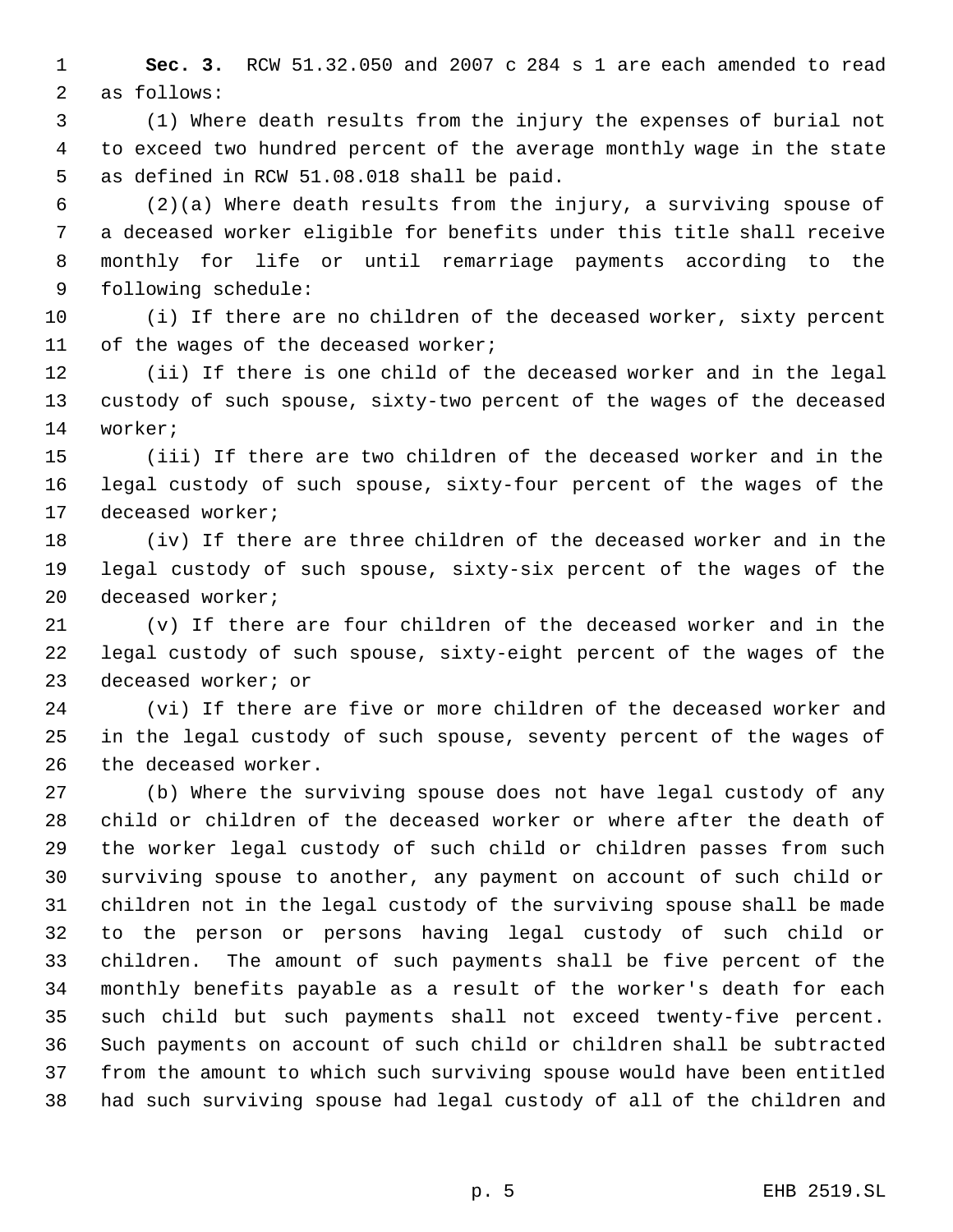the surviving spouse shall receive the remainder after such payments on account of such child or children have been subtracted. Such payments on account of a child or children not in the legal custody of such surviving spouse shall be apportioned equally among such children.

 (c) Payments to the surviving spouse of the deceased worker shall cease at the end of the month in which remarriage occurs: PROVIDED, That a monthly payment shall be made to the child or children of the deceased worker from the month following such remarriage in a sum equal to five percent of the wages of the deceased worker for one child and a sum equal to five percent for each additional child up to a maximum of five such children. Payments to such child or children shall be apportioned equally among such children. Such sum shall be in place of any payments theretofore made for the benefit of or on account of any such child or children. If the surviving spouse does not have legal custody of any child or children of the deceased worker, or if after the death of the worker, legal custody of such child or children passes from such surviving spouse to another, any payment on account of such child or children not in the legal custody of the surviving spouse shall be made to the person or persons having legal custody of such child or children.

 (d) In no event shall the monthly payments provided in subsection (2) of this section:

 (i) Exceed the applicable percentage of the average monthly wage in the state as computed under RCW 51.08.018 as follows:

| 25 | <b>AFTER</b>  | PERCENTAGE |
|----|---------------|------------|
| 26 | June 30, 1993 | 105%       |
| 27 | June 30, 1994 | 110%       |
| 28 | June 30, 1995 | 115%       |
| 29 | June 30, 1996 | 120%       |

 (ii) For dates of injury or disease manifestation after July 1, 2008, be less than fifteen percent of the average monthly wage in the state as computed under RCW 51.08.018 plus an additional ten dollars per month for a surviving spouse and an additional ten dollars per month for each child of the worker up to a maximum of five children. However, if the monthly payment computed under this subsection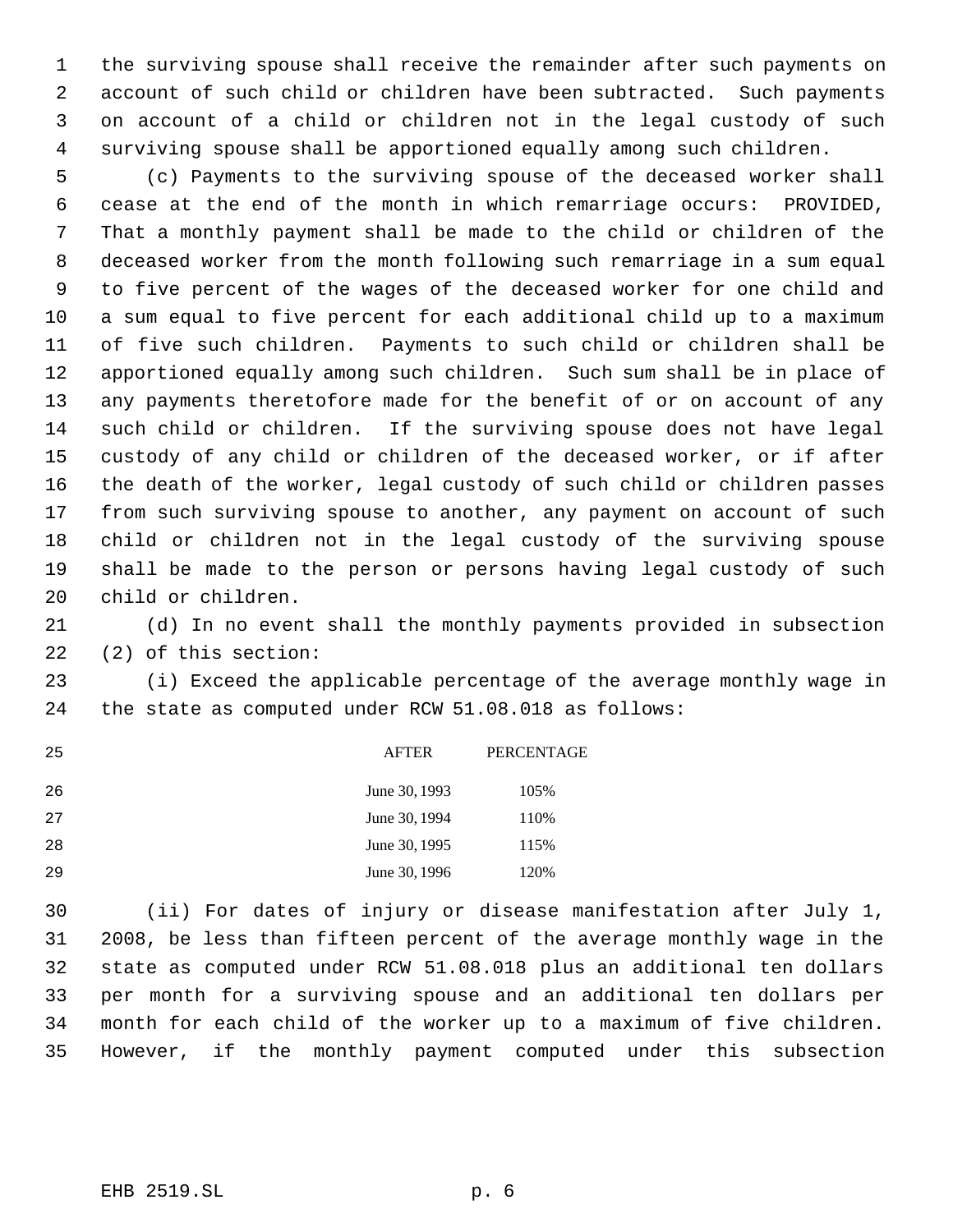(2)(d)(ii) is greater than one hundred percent of the wages of the deceased worker as determined under RCW 51.08.178, the monthly payment due to the surviving spouse shall be equal to the greater of the monthly wages of the deceased worker or the minimum benefit set forth in this section on June 30, 2008.

 (e) In addition to the monthly payments provided for in subsection (2)(a) through (c) of this section, a surviving spouse or child or children of such worker if there is no surviving spouse, or dependent parent or parents, if there is no surviving spouse or child or children of any such deceased worker shall be forthwith paid a sum equal to one hundred percent of the average monthly wage in the state as defined in RCW 51.08.018, any such children, or parents to share and share alike in said sum.

 (f) Upon remarriage of a surviving spouse the monthly payments for the child or children shall continue as provided in this section, but the monthly payments to such surviving spouse shall cease at the end of the month during which remarriage occurs. However, after September 8, 1975, an otherwise eligible surviving spouse of a worker who died at any time prior to or after September 8, 1975, shall have an option of:

 $(i)(A)$  Receiving, once and for all, a lump sum of twenty-four times the monthly compensation rate in effect on the date of remarriage allocable to the spouse for himself or herself pursuant to subsection  $(2)(a)(i)$  of this section and subject to any modifications specified under subsection (2)(d) of this section and RCW 51.32.075(3) or fifty percent of the then remaining annuity value of his or her pension, whichever is the lesser: PROVIDED, That if the injury occurred prior to July 28, 1991, the remarriage benefit lump sum available shall be as 28 provided in the remarriage benefit schedules then in effect;  $((\theta \cdot \mathbf{r}))$ 

29 (B) If a surviving spouse is the surviving spouse of a member of the law enforcement officers' and firefighters' retirement system under chapter 41.26 RCW or the state patrol retirement system under chapter 43.43 RCW, the surviving spouse may receive a lump sum of thirty-six times the monthly compensation rate in effect on the date of remarriage 34 allocable to the spouse for himself or herself pursuant to subsection 35  $(2)(a)(i)$  of this section and RCW 51.32.075(3) or fifty percent of the 36 remaining annuity value of his or her pension provided under this 37 chapter, whichever is the lesser: PROVIDED, That if the injury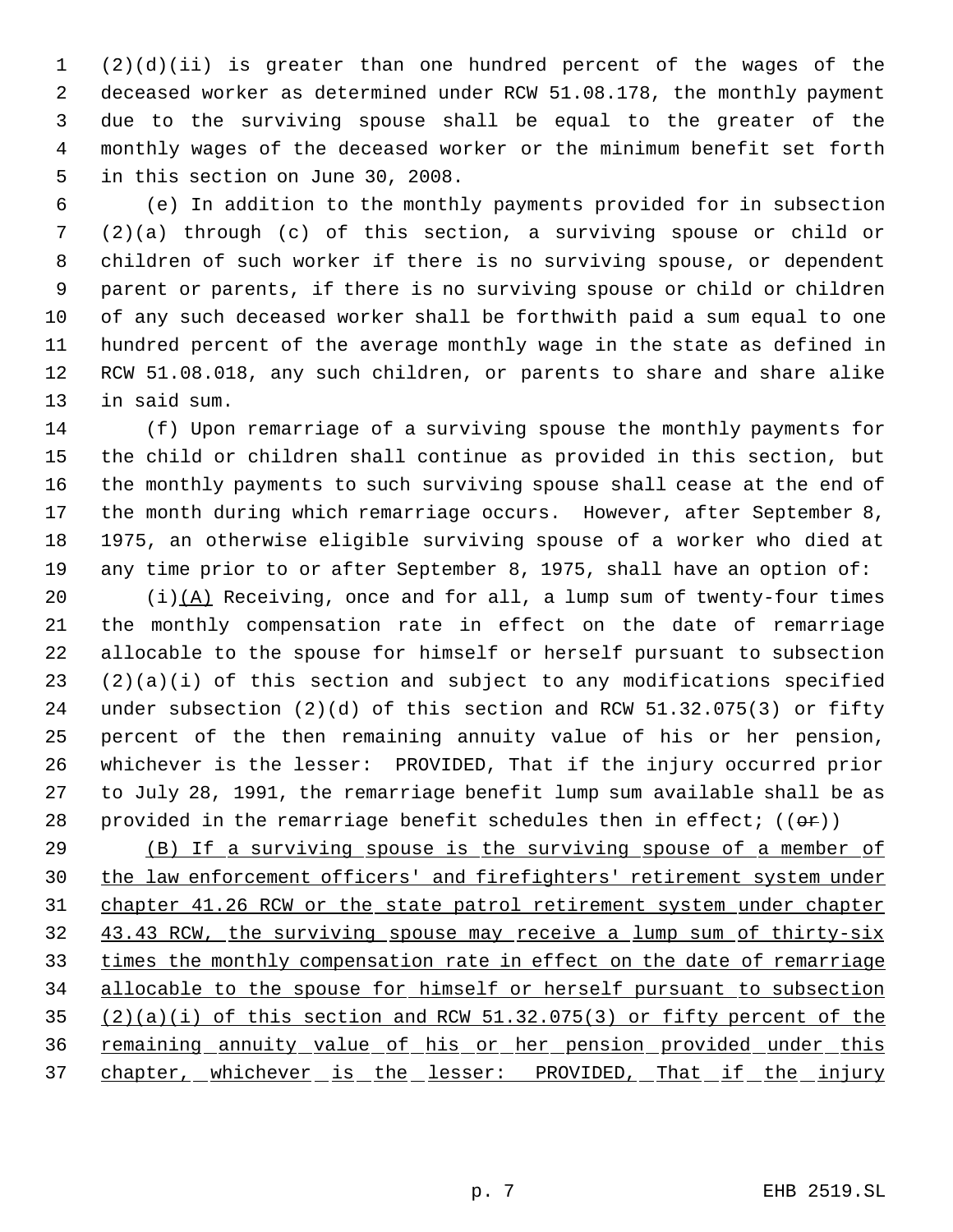1 occurred prior to July 28, 1991, the lump sum benefit shall be as

2 provided in the remarriage benefit schedules then in effect; or

 (ii) If a surviving spouse does not choose the option specified in subsection (2)(f)(i) of this section to accept the lump sum payment, the remarriage of the surviving spouse of a worker shall not bar him or her from claiming the lump sum payment authorized in subsection (2)(f)(i) of this section during the life of the remarriage, or shall not prevent subsequent monthly payments to him or to her if the remarriage has been terminated by death or has been dissolved or annulled by valid court decree provided he or she has not previously accepted the lump sum payment.

 (g) If the surviving spouse during the remarriage should die without having previously received the lump sum payment provided in 14 subsection  $(2)(f)(i)$  of this section, his or her estate shall be entitled to receive the sum specified under subsection (2)(f)(i) of this section or fifty percent of the then remaining annuity value of his or her pension whichever is the lesser.

 (h) The effective date of resumption of payments under subsection (2)(f)(ii) of this section to a surviving spouse based upon termination of a remarriage by death, annulment, or dissolution shall be the date of the death or the date the judicial decree of annulment or dissolution becomes final and when application for the payments has been received.

 (i) If it should be necessary to increase the reserves in the reserve fund or to create a new pension reserve fund as a result of the amendments in chapter 45, Laws of 1975-'76 2nd ex. sess., the amount of such increase in pension reserve in any such case shall be transferred to the reserve fund from the supplemental pension fund.

 (3) If there is a child or children and no surviving spouse of the deceased worker or the surviving spouse is not eligible for benefits under this title, a sum equal to thirty-five percent of the wages of the deceased worker shall be paid monthly for one child and a sum equivalent to fifteen percent of such wage shall be paid monthly for each additional child, the total of such sum to be divided among such children, share and share alike: PROVIDED, That benefits under this subsection or subsection (4) of this section shall not exceed the lesser of sixty-five percent of the wages of the deceased worker at the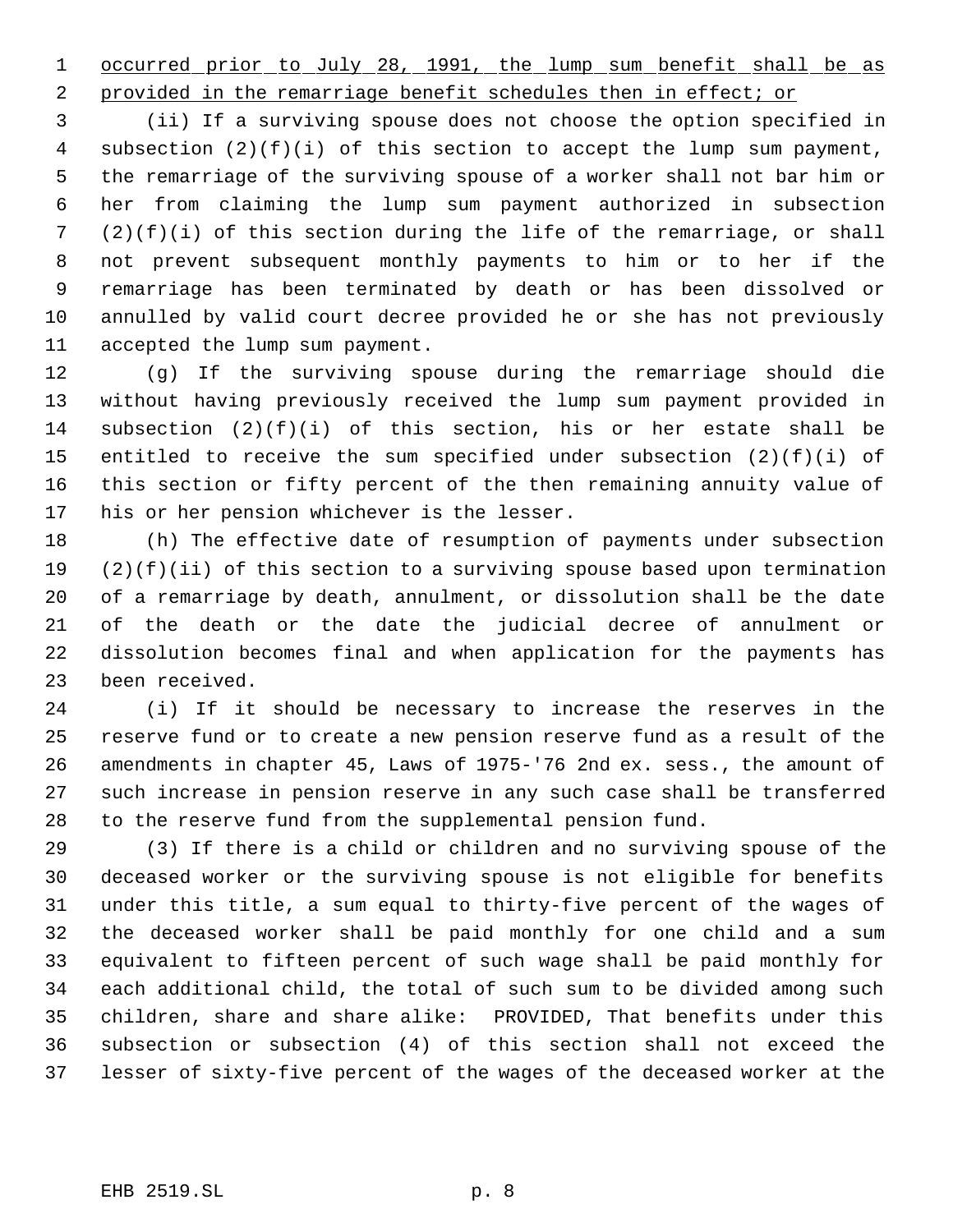time of his or her death or the applicable percentage of the average monthly wage in the state as defined in RCW 51.08.018, as follows:

|   | <b>AFTER</b>  | PERCENTAGE |
|---|---------------|------------|
| 4 | June 30, 1993 | 105%       |
| 5 | June 30, 1994 | 110%       |
| 6 | June 30, 1995 | 115%       |
| 7 | June 30, 1996 | 120%       |

 (4) In the event a surviving spouse receiving monthly payments dies, the child or children of the deceased worker shall receive the same payment as provided in subsection (3) of this section.

 (5) If the worker leaves no surviving spouse or child, but leaves a dependent or dependents, a monthly payment shall be made to each dependent equal to fifty percent of the average monthly support actually received by such dependent from the worker during the twelve months next preceding the occurrence of the injury, but the total payment to all dependents in any case shall not exceed the lesser of sixty-five percent of the wages of the deceased worker at the time of his or her death or the applicable percentage of the average monthly wage in the state as defined in RCW 51.08.018 as follows:

| 20 | <b>AFTER</b>  | PERCENTAGE |
|----|---------------|------------|
| 21 | June 30, 1993 | 105%       |
| 22 | June 30, 1994 | 110%       |
| 23 | June 30, 1995 | 115%       |
| 24 | June 30, 1996 | 120%       |

25 If any dependent is under the age of eighteen years at the time of the occurrence of the injury, the payment to such dependent shall cease when such dependent reaches the age of eighteen years except such payments shall continue until the dependent reaches age twenty-three while permanently enrolled at a full time course in an accredited school. The payment to any dependent shall cease if and when, under the same circumstances, the necessity creating the dependency would have ceased if the injury had not happened.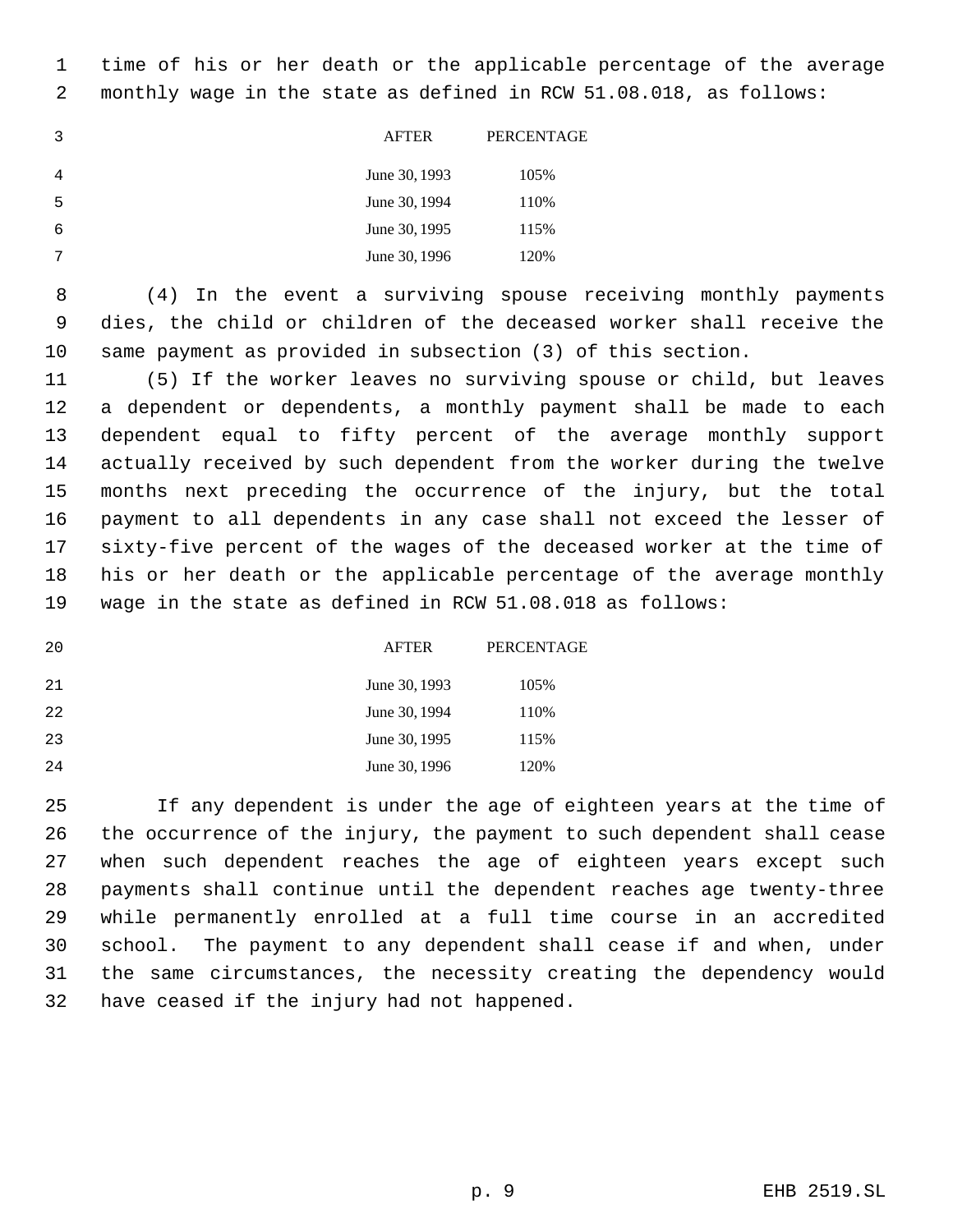(6) For claims filed prior to July 1, 1986, if the injured worker dies during the period of permanent total disability, whatever the cause of death, leaving a surviving spouse, or child, or children, the surviving spouse or child or children shall receive benefits as if death resulted from the injury as provided in subsections (2) through (4) of this section. Upon remarriage or death of such surviving spouse, the payments to such child or children shall be made as provided in subsection (2) of this section when the surviving spouse of a deceased worker remarries.

 (7) For claims filed on or after July 1, 1986, every worker who becomes eligible for permanent total disability benefits shall elect an option as provided in RCW 51.32.067.

 **Sec. 4.** RCW 28B.15.380 and 2005 c 249 s 2 are each amended to read as follows:

 Subject to the limitations of RCW 28B.15.910, the governing boards of the state universities, the regional universities, and The Evergreen 17 State College (( $\text{max}$ )) shall exempt the following students from the 18 payment of all ((or-a-portion-of)) tuition fees and services and activities fees:

20 (1) Children of any law enforcement officer  $((\theta \cdot \hat{r}))$  as defined in chapter 41.26 RCW, firefighter as defined in chapter 41.26 or 41.24 22 RCW, or Washington state patrol officer who lost his or her life or became totally disabled in the line of duty while employed by any public law enforcement agency or full time or volunteer fire department in this state: PROVIDED, That such persons may receive the exemption only if they begin their course of study at a state-supported college 27 or university within ten years of their graduation from high school $i$ and

29 (2) Surviving spouses of any law enforcement officer as defined in chapter 41.26 RCW, firefighter as defined in chapter 41.26 or 41.24 RCW, or Washington state patrol officer who lost his or her life or became totally disabled in the line of duty while employed by any 33 public law enforcement agency or full time or volunteer fire department in this state.

 (3) The governing boards of the state universities, the regional 36 universities, and The Evergreen State College shall report to the higher education coordinating board on the annual cost of tuition fees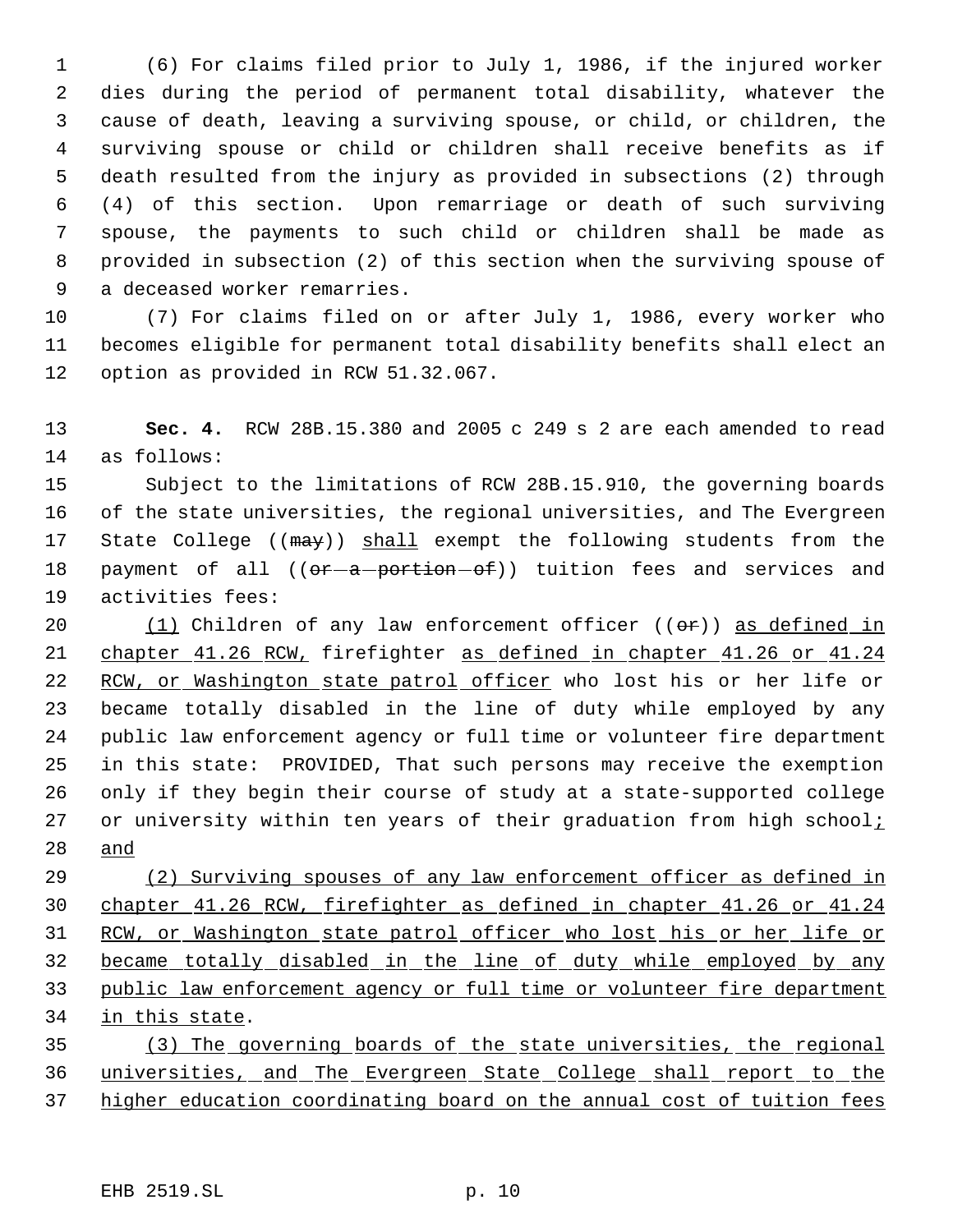1 and services and activities fees waived for surviving spouses and 2 children under this section. The higher education coordinating board shall consolidate the reports of the waived fees and annually report to

4 the appropriate fiscal and policy committees of the legislature.

 **Sec. 5.** RCW 28B.15.520 and 2007 c 355 s 6 are each amended to read as follows:

 Subject to the limitations of RCW 28B.15.910, the governing boards of the community colleges may:

 (1)(a) Waive all or a portion of tuition fees and services and activities fees for:

 $((+a))$   $(i)$  Students nineteen years of age or older who are eligible for resident tuition and fee rates as defined in RCW 28B.15.012 through 28B.15.015, who enroll in a course of study or program which will enable them to finish their high school education and obtain a high school diploma or certificate, but who are not 16 eligible students as defined by RCW 28A.600.405; and shall waive all of tuition fees and services and activities fees for:

 $((\{b\})$  (ii) Children of any law enforcement officer  $((\theta \cdot \mathbf{r}))$  as defined in chapter 41.26 RCW, firefighter as defined in chapter 41.26 or 41.24 RCW, or Washington state patrol officer who lost his or her life or became totally disabled in the line of duty while employed by any public law enforcement agency or full time or volunteer fire department in this state: PROVIDED, That such persons may receive the waiver only if they begin their course of study at a community college 25 within ten years of their graduation from high school; and

26 (iii) Surviving spouses of any law enforcement officer as defined in chapter 41.26 RCW, firefighter as defined in chapter 41.26 or 41.24 RCW, or Washington state patrol officer who lost his or her life or 29 became totally disabled in the line of duty while employed by any public law enforcement agency or full time or volunteer fire department in this state.

 (b) The governing boards of the community colleges shall report to the state board for community and technical colleges on the annual cost of tuition fees and services and activities fees waived for surviving spouses and children under parts (a)(ii) and (iii) of this subsection. The state board for community and technical colleges shall consolidate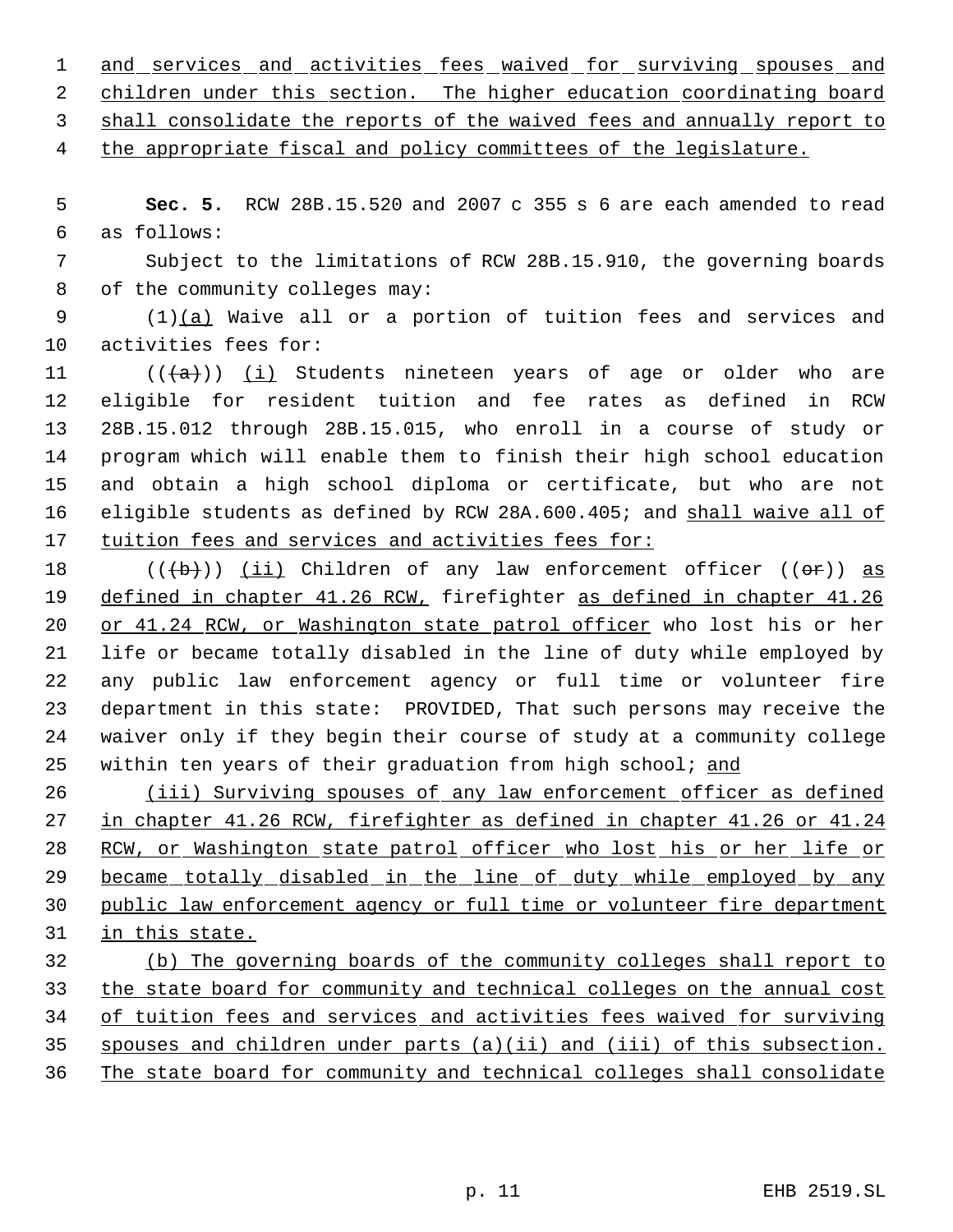1 the reports of the waived fees and annually report to the appropriate

2 fiscal and policy committees of the legislature;

 (2) Waive all or a portion of the nonresident tuition fees differential for:

 (a) Nonresident students enrolled in a community college course of study or program which will enable them to finish their high school education and obtain a high school diploma or certificate but who are not eligible students as defined by RCW 28A.600.405. The waiver shall be in effect only for those courses which lead to a high school diploma or certificate; and

 (b) Up to forty percent of the students enrolled in the regional education program for deaf students, subject to federal funding of such program.

 **Sec. 6.** RCW 43.43.295 and 2009 c 522 s 8 and 2009 c 226 s 4 are each reenacted and amended to read as follows:

 (1) For members commissioned on or after January 1, 2003, except as provided in RCW 11.07.010, if a member or a vested member who has not completed at least ten years of service dies, the amount of the accumulated contributions standing to such member's credit in the retirement system at the time of such member's death, less any amount identified as owing to an obligee upon withdrawal of accumulated contributions pursuant to a court order filed under RCW 41.50.670, shall be paid to the member's estate, or such person or persons, trust, or organization as the member shall have nominated by written designation duly executed and filed with the department. If there be no such designated person or persons still living at the time of the member's death, such member's accumulated contributions standing to such member's credit in the retirement system, less any amount identified as owing to an obligee upon withdrawal of accumulated contributions pursuant to a court order filed under RCW 41.50.670, shall be paid to the member's surviving spouse or domestic partner as if in fact such spouse or domestic partner had been nominated by written designation, or if there be no such surviving spouse or domestic partner, then to such member's legal representatives.

 (2) If a member who is killed in the course of employment or a member who is eligible for retirement or a member who has completed at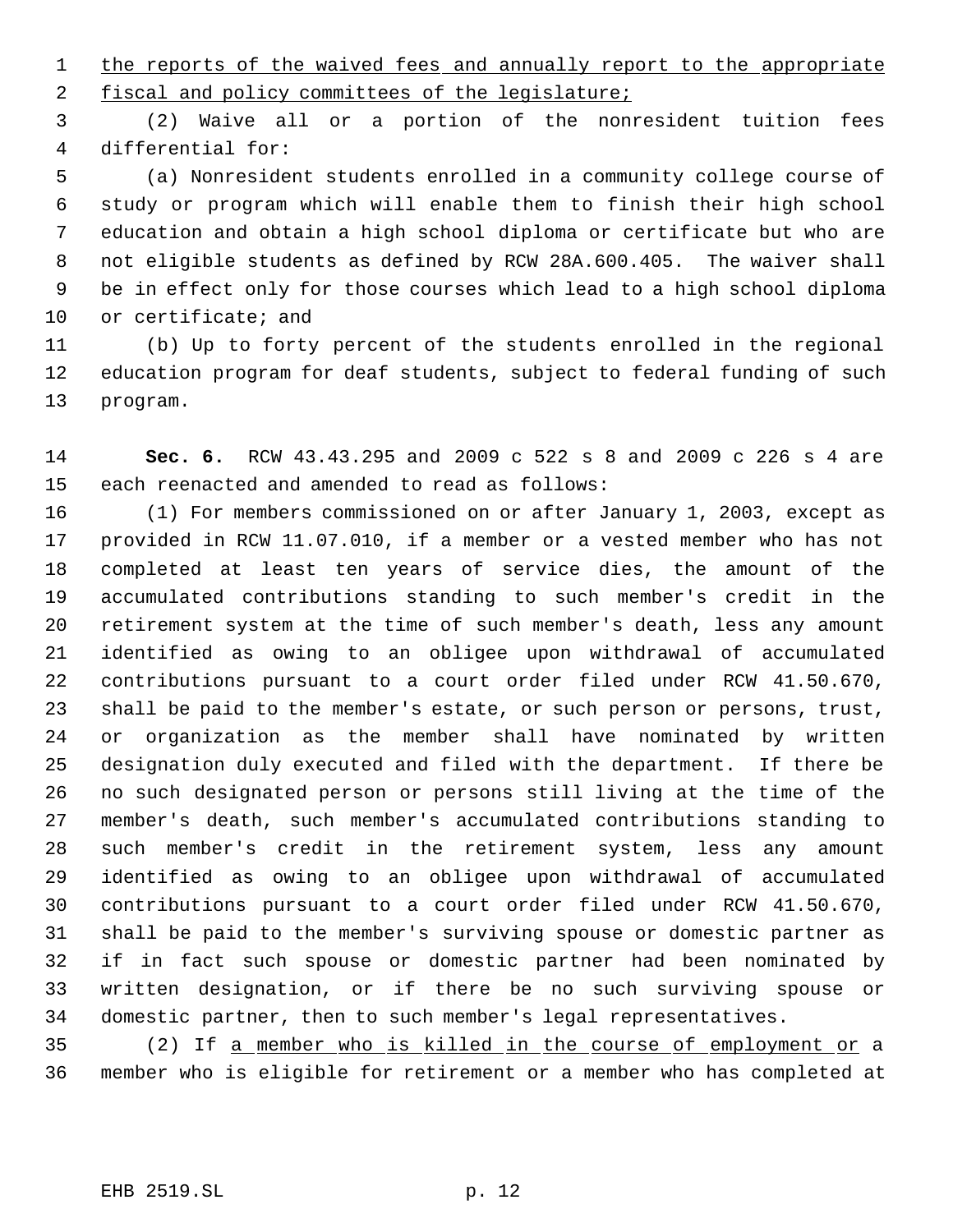least ten years of service dies, the surviving spouse or domestic partner or eligible child or children shall elect to receive either:

 (a) A retirement allowance computed as provided for in RCW 43.43.260, actuarially reduced, except under subsection (4) of this section, by the amount of any lump sum benefit identified as owing to an obligee upon withdrawal of accumulated contributions pursuant to a court order filed under RCW 41.50.670 and actuarially adjusted to reflect a joint and one hundred percent survivor option under RCW 43.43.278 and if the member was not eligible for normal retirement at the date of death a further reduction from age fifty-five or when the member could have attained twenty-five years of service, whichever is less; if a surviving spouse or domestic partner who is receiving a retirement allowance dies leaving a child or children of the member under the age of majority, then such child or children shall continue to receive an allowance in an amount equal to that which was being received by the surviving spouse or domestic partner, share and share 17 alike, until such child or children reach the age of majority; if there is no surviving spouse or domestic partner eligible to receive an allowance at the time of the member's death, such member's child or children under the age of majority shall receive an allowance share and share alike calculated under this section making the assumption that the ages of the spouse or domestic partner and member were equal at the time of the member's death; or

 (b)(i) The member's accumulated contributions, less any amount identified as owing to an obligee upon withdrawal of accumulated contributions pursuant to a court order filed under RCW 41.50.670; or

 (ii) If the member dies, one hundred fifty percent of the member's accumulated contributions, less any amount identified as owing to an obligee upon withdrawal of accumulated contributions pursuant to a court order filed under RCW 41.50.670. Any accumulated contributions attributable to restorations made under RCW 41.50.165(2) shall be refunded at one hundred percent.

 (3) If a member who is eligible for retirement or a member who has completed at least ten years of service dies, and is not survived by a spouse or domestic partner or an eligible child, then the accumulated contributions standing to the member's credit, less any amount identified as owing to an obligee upon withdrawal of accumulated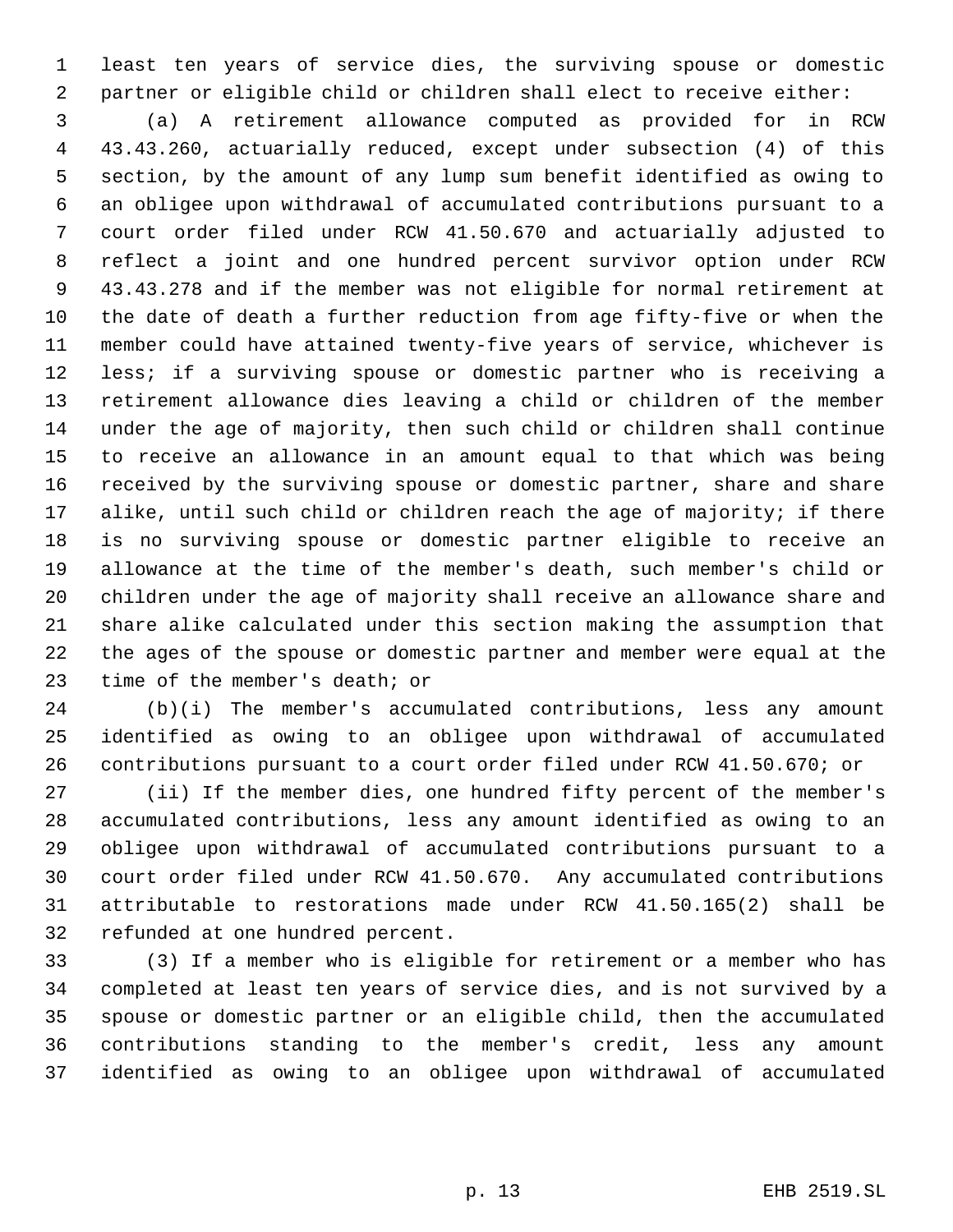contributions pursuant to a court order filed under RCW 41.50.670, shall be paid:

 (a) To an estate, a person or persons, trust, or organization as the member shall have nominated by written designation duly executed and filed with the department; or

 (b) If there is no such designated person or persons still living at the time of the member's death, then to the member's legal representatives.

 (4) The retirement allowance of a member who is killed in the course of employment, as determined by the director of the department of labor and industries, or the retirement allowance of a member who has left the employ of an employer due to service in the national guard or military reserves and dies while honorably serving in the national guard or military reserves during a period of war as defined in RCW 15 41.04.005, is not subject to an actuarial reduction for early 16 retirement if the member was not eligible for normal retirement or an 17 actuarial reduction to reflect a joint and one hundred percent survivor 18 option under RCW 43.43.278. The member is entitled to a minimum 19 retirement allowance equal to ten percent of such member's final 20 average salary. The member shall additionally receive a retirement allowance equal to two percent of such member's average final salary 22 for each year of service beyond five.

 **Sec. 7.** RCW 43.43.285 and 2009 c 522 s 7 are each amended to read as follows:

25 (1) A ((one hundred fifty)) two hundred fourteen thousand dollar death benefit shall be paid to the member's estate, or such person or persons, trust or organization as the member shall have nominated by written designation duly executed and filed with the department. If there be no such designated person or persons still living at the time of the member's death, such member's death benefit shall be paid to the member's surviving spouse or domestic partner as if in fact such spouse or domestic partner had been nominated by written designation, or if there be no such surviving spouse or domestic partner, then to such member's legal representatives.

 (2)(a) The benefit under this section shall be paid only where death occurs as a result of (i) injuries sustained in the course of employment; or (ii) an occupational disease or infection that arises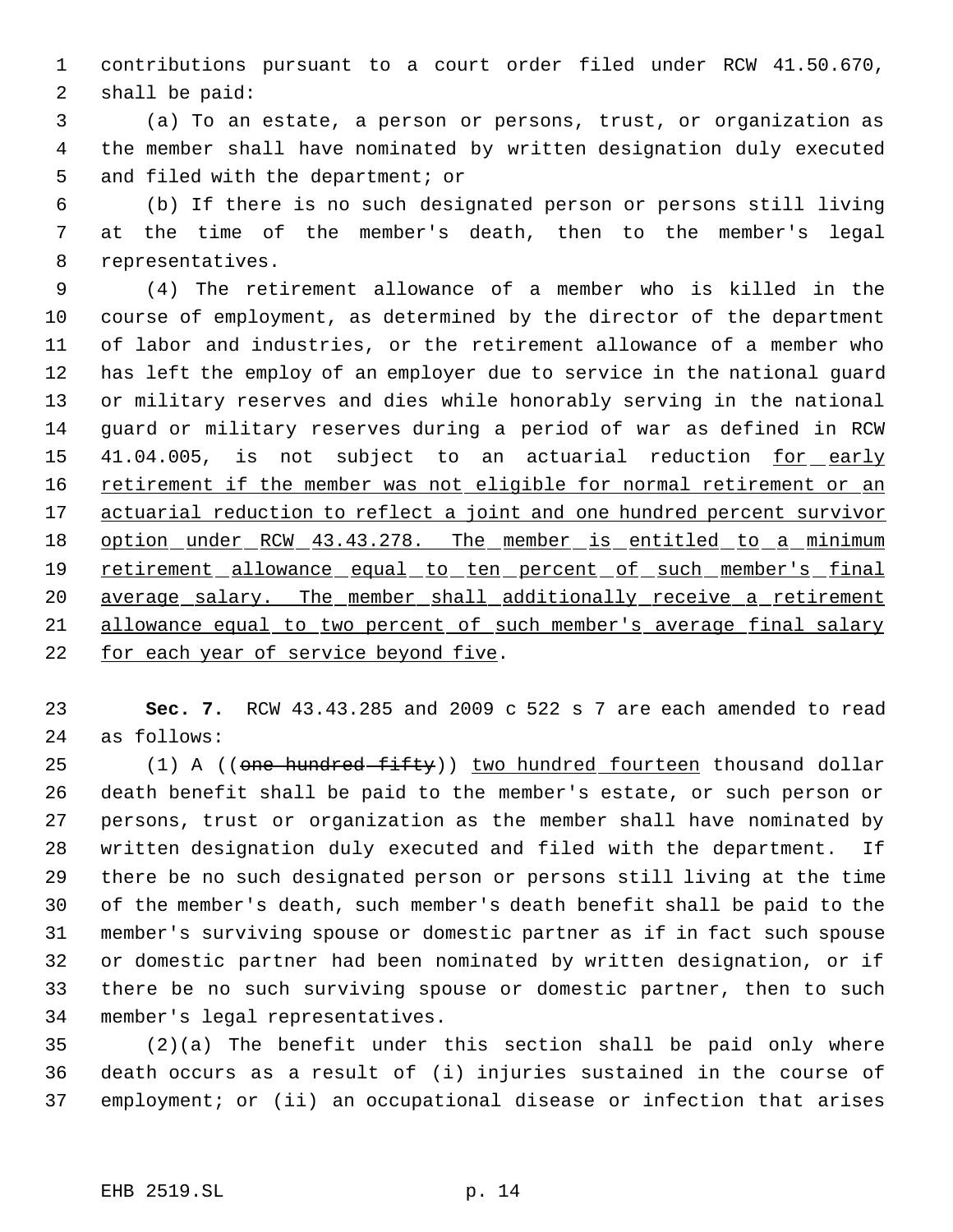naturally and proximately out of employment covered under this chapter. The determination of eligibility for the benefit shall be made consistent with Title 51 RCW by the department of labor and industries. The department of labor and industries shall notify the department of retirement systems by order under RCW 51.52.050.

 (b) The retirement allowance paid to the spouse or domestic partner and dependent children of a member who is killed in the course of 8 employment, as set forth in RCW  $41.05.011((\leftarrow +14)))(16)$ , shall include reimbursement for any payments of premium rates to the Washington state 10 health care authority under RCW 41.05.080.

11 (3)(a) Beginning July 1, 2010, and every year thereafter, the department shall determine the following information:

13 (i) The index for the 2008 calendar year, to be known as "index A"; (ii) The index for the calendar year prior to the date of determination, to be known as "index B"; and

(iii) The ratio obtained when index B is divided by index A.

17 (b) The value of the ratio obtained shall be the annual adjustment to the original death benefit and shall be applied beginning every July 1st. In no event, however, shall the annual adjustment:

 (i) Produce a benefit which is lower than two hundred fourteen 21 thousand dollars;

(ii) Exceed three percent in the initial annual adjustment; or

23 (iii) Differ from the previous year's annual adjustment by more 24 than three percent.

 (c) For the purposes of this section, "index" means, for any 26 calendar year, that year's average consumer price index -- Seattle, 27 Washington area for urban wage earners and clerical workers, all items, compiled by the bureau of labor statistics, United States department of labor.

 NEW SECTION. **Sec. 8.** Section 1 of this act applies prospectively to the benefits of all members killed in the course of employment since October 1, 1977.

 NEW SECTION. **Sec. 9.** Sections 2 and 7 of this act apply to the benefits of all members killed in the course of employment since January 1, 2009.